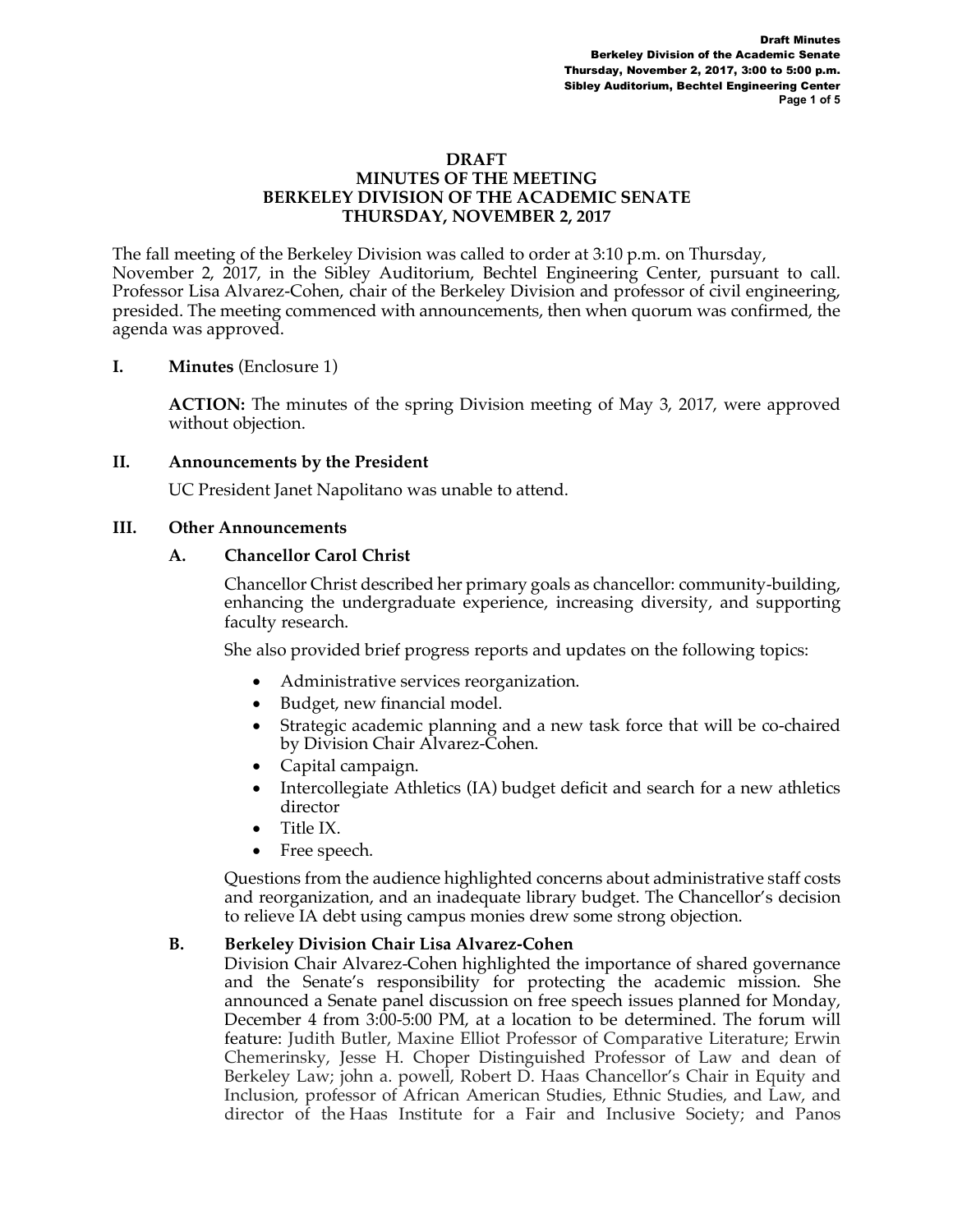Papadopoulos, professor of mechanical engineering and past Berkeley Division chair.

Brief updates were made on the changes to campus procedures dealing with sexual violence/sexual harassment complaints, and a Senate Bill 201 on the unionization of graduate student researchers.

- **C. Graduate Assembly (GA) Campus Affairs Vice President Shreyas Patankar** Vice President Patankar presented the GA's chief concerns this year: graduate student housing, food insecurity, and improving faculty mentoring.
- **IV. Special Orders-Consent Calendar**  None
- **V. Reports of Special Committees** None

## **VI. Reports of Standing Committees**

## **A. Committee on Academic Planning and Resource Allocation**

Professor Jennifer Johnson-Hanks, chair of the Committee on Academic Planning and Resource Allocation (CAPRA), described the committee's work focused on long-range capital planning, capital reform, and non-academic staff. She commended Amy Robinson, Letters & Science Assistant Dean of Finance and Administration, for her contributions to this work.

Chair Johnson-Hanks showed a PowerPoint presentation on trends in nonacademic staffing since 2011. She noted the greatest staff growth has been in the administrative and finance units, in particular due to Campus Shared Services, since 2014.

CAPRA was commended for their work on very complex budget issues.

#### **VII. Petitions of Students**  None

## **VIII. Unfinished Business**

**A. Resolution concerning central campus administrative structures and spending**

This resolution was carried over from the May 3, 2017 Division meeting. At that time it was presented by Professor Anant Sahai (EECS), but by the time it was moved and seconded, quorum had been lost.

#### **Main Motion:**

*Whereas, Our campus mission is teaching, research, and service with the only role of the administration being to support the students and faculty in performing that mission;*

*Whereas, Administrative staff are not just entries in a spreadsheet—they work hard supporting the campus and presumably understand as individuals what they themselves are doing and why;*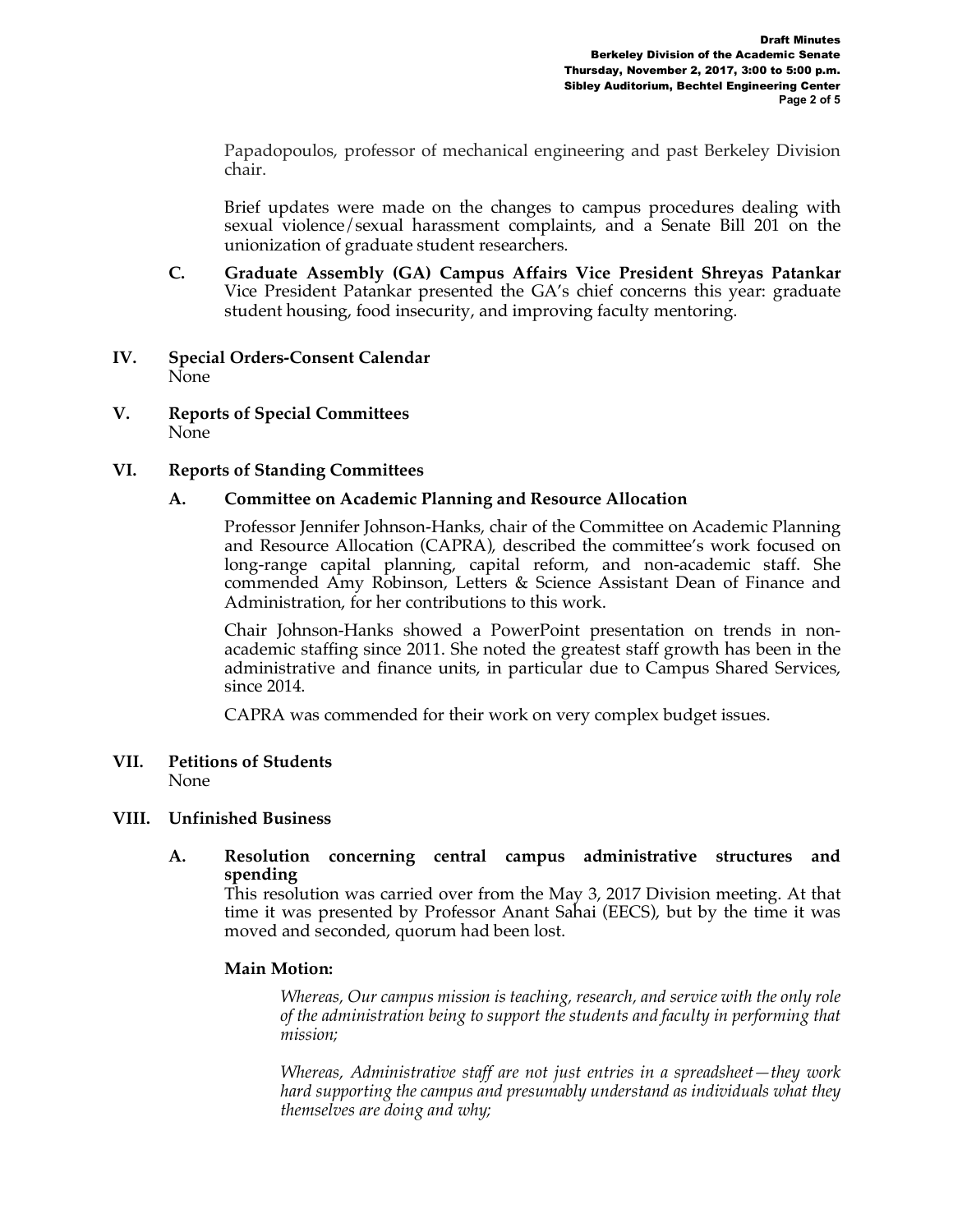*Whereas, Purely individual level understandings of this work are not enough since all well-functioning organizations need to collectively understand what each piece is doing and why;*

*Whereas, There have been recent allegations of waste at the UCOP level and campus level analyses indicating that central campus administrative spending has grown disproportionately in recent years at Berkeley, as well as being significantly out of line with peer institutions;*

*Whereas, Managing an enterprise of the size and scope of UC Berkeley is a seemingly impossible task given its accreted web of administrative structures;*

*Whereas, It is possible to draw upon the vast knowledge and expertise of the UC Berkeley faculty to help reorient the administrative structures to better align with the core missions of the campus, with an aim of cooperating with campus leadership to place the campus on much firmer financial ground;*

*Be it therefore RESOLVED that:*

- *1. It is the sense of the UC Berkeley faculty that a faculty-led study into the services provided at the central campus level should be performed.*
- *2. The Senate leadership (with guidance from CAPRA) shall request from the administration such information as deemed necessary to understand in some detail what services central campus provides, how those services support the core mission of campus, and how the provision of those services maps directly and indirectly to the campus organizational chart and budget.* To the extent that any information is requested from central *campus employees themselves, those employees shall also be provided the opportunity to give suggestions for how their work could be made more efficient and more supportive of the core mission. To the extent possible, the choice of information requested should be minimally disruptive to staff morale or the efficient administration of the campus, while still allowing a strategic understanding of what is being done and why.*
- *3. Our fellow faculty are urged to volunteer to help examine these and other materials from CAPRA in the context of the core teaching, research, and service missions of the campus. The committee service credit and faculty volunteer selection to help CAPRA in this manner should be handled in a manner analogous to how CUSHFA leverages faculty volunteers for the Regents' and Chancellor's Scholars programs.*
- *4. CAPRA, with the help of this group of evaluating faculty, shall produce a report for sharing with the campus that:* 
	- *a. Explains in some detail the services being provided to students and the faculty by central campus, explains why/whether each service is essential, and provides approximate costs in terms of staff salaries and other direct expenses.*
	- *b. Recommends how these resources, if justified, could be better deployed to support our core missions of teaching, research and service.*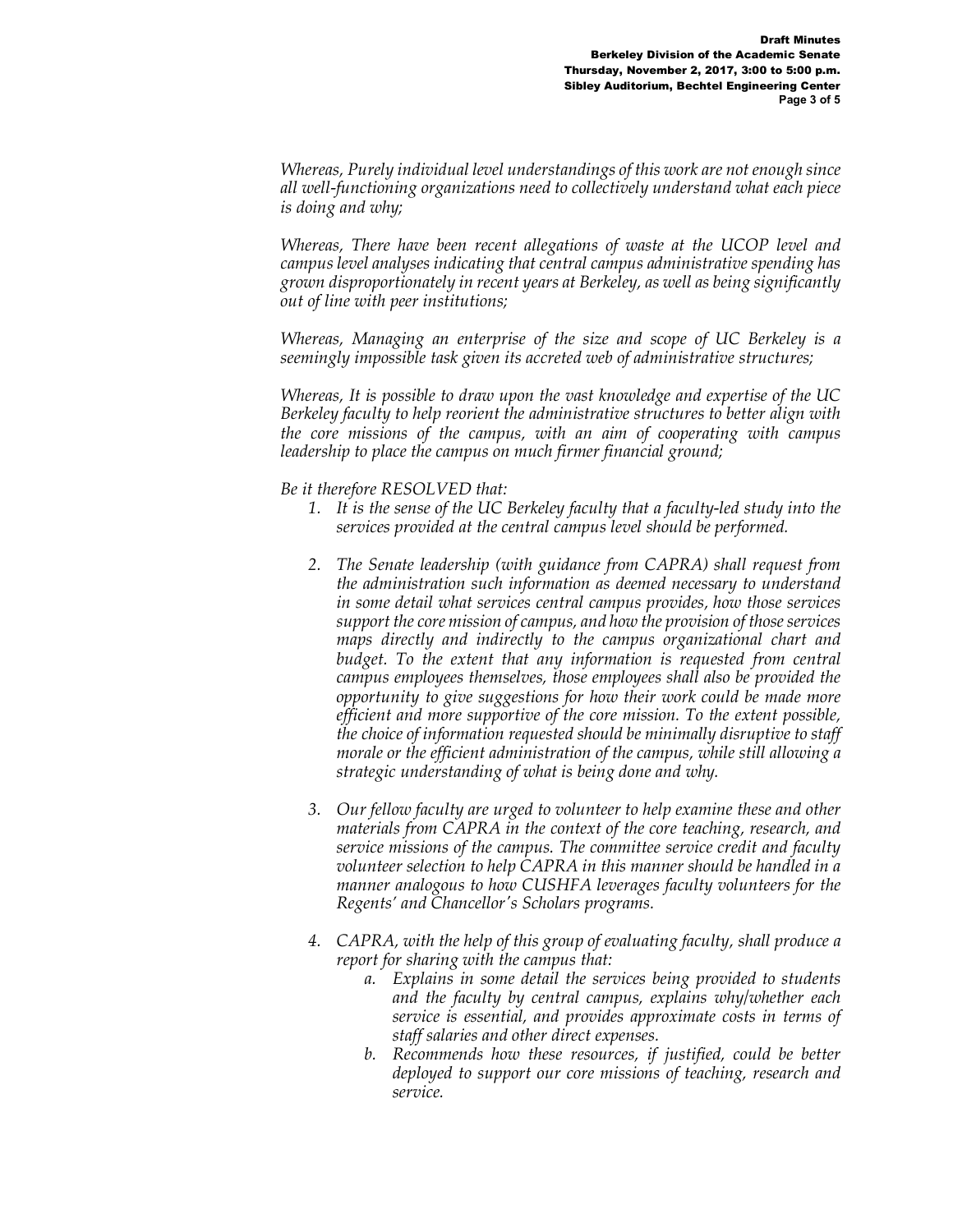# **Discussion:**

- Professor Anant Sahai (EECS) said he proposed this resolution in the spirit of cooperation with the administration and in support of shared governance at Berkeley.
- The crucial role of the Senate in shared governance was emphasized, but Senate involvement should be strengthened and institutionalized for the campus.
- CAPRA Chair Johnson-Hanks responded to questions about CAPRA's perspective with respect to the resolution. The committee welcomed more faculty support but was concerned about the potential for undermining staff morale during the process of justifying campus finances.
- One speaker felt that before moving forward, there should be a deeper understanding of the underlying processes that had led to the current situation.
- Some felt the resolution had too narrow a focus or questioned whether the existing mechanisms for Senate participation needed to be replaced. Proposer Professor Sahai encouraged approval of the resolution as a reaffirmation of shared governance and of the value of Senate participation in the process.

## **A call for the question was moved (and seconded).**

Division Chair Alvarez-Cohen called for a show of hands vote. When asked, she also reconfirmed that a quorum was present.

The show of hands vote was inconclusive, so a counted show of hands vote was taken.

## **Vote: The Main Motion was defeated**

 Yes: 18 No: 24

# **IX. University and Faculty Welfare**

# **A. Policy on Major Events Hosted by Non-Departmental Users**

Division Chair Alvarez-Cohen explained how a new interim policy on major events hosted by non-departmental users could assist the university in upholding freedom of speech on campus. Interim Vice Chancellor for Student Affairs Stephen C. Sutton presented a brief PowerPoint presentation about the development of the interim policy, crediting Risk Manager Andrew Goldblatt for his assistance in its development. The interim policy has undergone review by a broad range of members of the campus community and will undergo further review before going to the Chancellor for approval. It is expected to be implemented in January 2018 and will continue to be improved, as necessary.

Division Chair Alvarez-Cohen then began to adjourn the meeting around 4:45 p.m., but an item of new business was raised.

## **X. New Business**

# **A. Resolution proposed by Professor Satish Rao**

Professor Satish Rao was recognized to propose a new resolution, which he presented as a faculty member from the Department of Electrical Engineering and